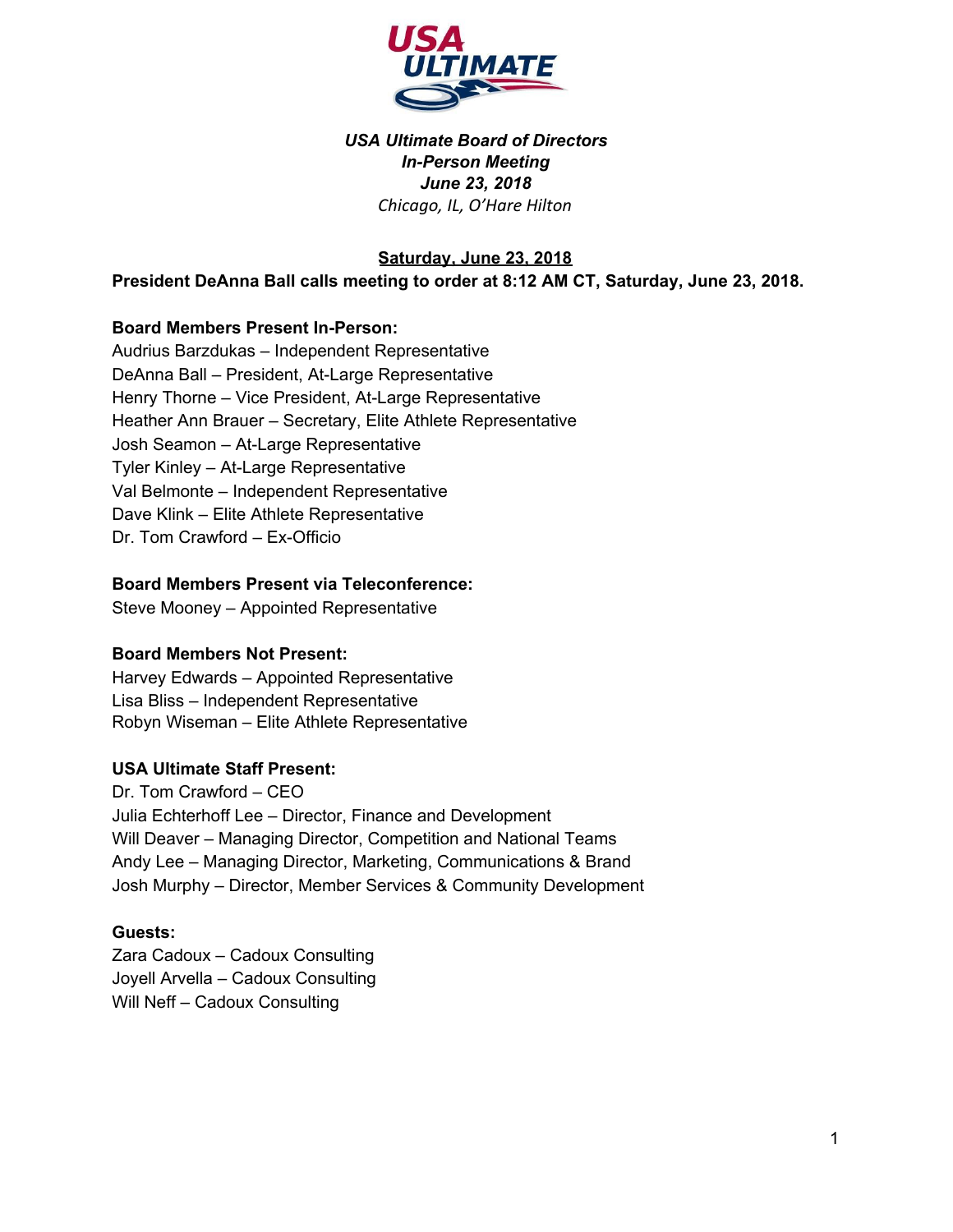

## **2018 Financial Statements and Auditor Review**

Presented by Julia Echterhoff Lee & Tom Crawford

- The board discussed the audited financial statements.
- The board discussed the Ultimate Foundation.
- Josh Seamon moves to accept the audited financial statements as submitted. The motion is seconded by Henry Thorne and passes 9-0-3.
- Tom and the board congratulate Julia on her work on the statements.
- Tom Crawford gave a financial update. We are in good shape year to date.
- The board discussed audit process changes due to law changes.
- The board discussed membership demographics, growth of the sport, membership levels, and event expansions.

#### **Bylaws Amendments**

Presented by Dave Klink & SOAR

- The board heard two bylaws amendment proposals from the SOAR committee.
- Changes to the Official Rules of Ultimate Proposal **[Appendix A]**
	- Josh Seamon moves to approve. The motion is seconded by Henry Thorne and passes 9-0-3.
- Rules Policy Proposal **[Appendix B]**
- The board discusses the benefit of the review every two years.
	- Josh Seamon moves to approve the Rules Policy Document. The motion is seconded by Henry Thorne and passes 9-0-3.

# **Diversity, Equity, Inclusion Training**

Presented by Cadoux Consulting

- **Goal**
	- To provide frameworks for understanding intersectional equity that members of the board can use to ground the strategic planning process.
- **Objectives**
	- Develop language to interrogate systems of inequity.
	- Demonstrate how speaking and acting with specificity is necessary to effectively build intersectional and equitable structures.
	- Focus on racial equity to build capacity to use an intersectional lens.
	- Examine different levels of racism: cultural, structural, institutional, interpersonal, internal.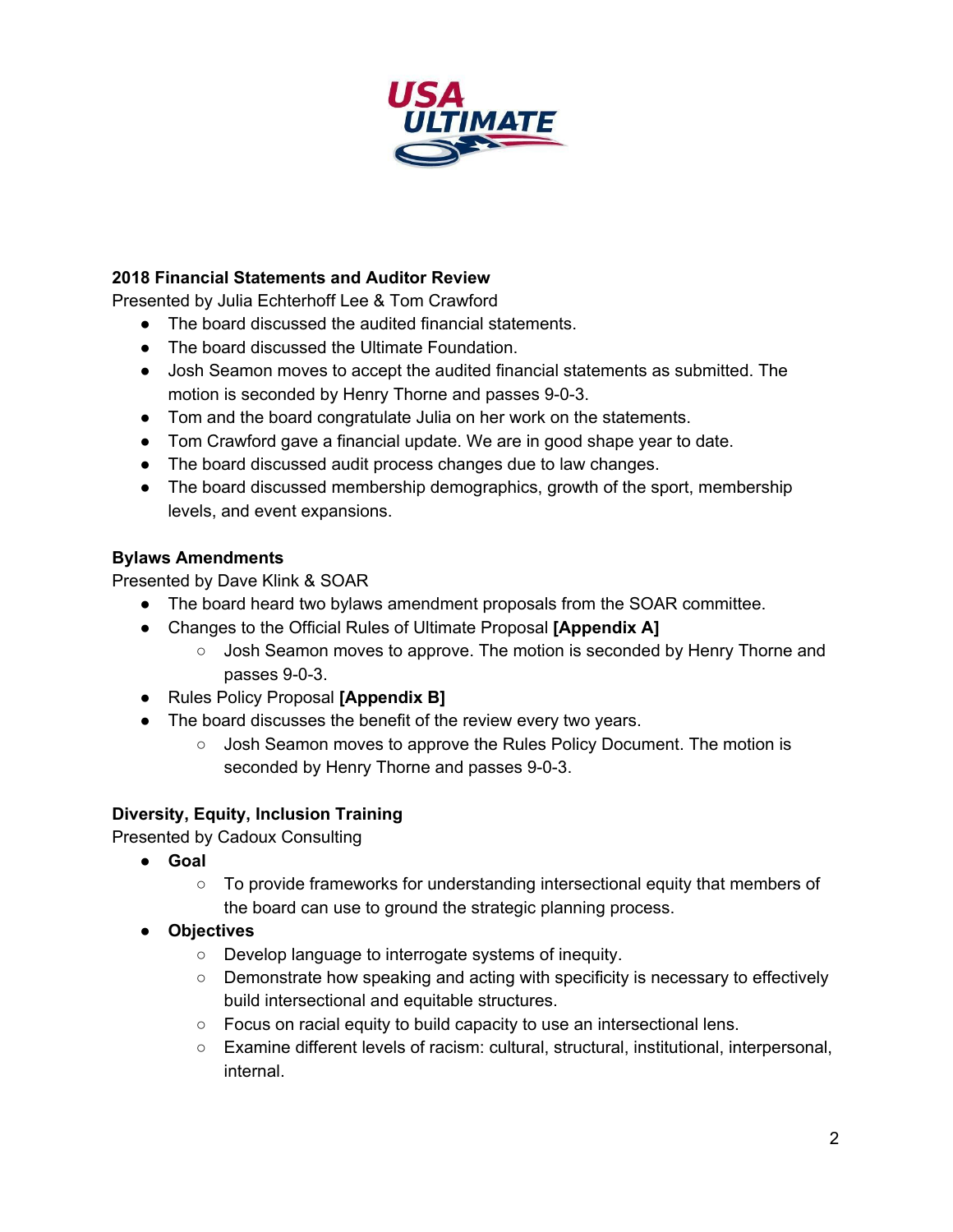

○ Apply these concepts to the internal culture, policies, and practices of USA Ultimate.

# **Strategic Planning Session**

Presented by Henry Thorne & Staff

- The board heard an update from the Strategic Planning committee and staff.
- The presentation focused on review of prior strategic plans as well as results from the following community survey methods:
	- Primary Membership Survey
	- Town Hall Meetings
	- Final Membership Survey
- Summary Themes
	- Diversity, Equity, and Inclusion came up on top of all survey methods.
	- Youth and Spirit of the Game were highlighted whenever an option.
- There was a high response rate to all surveys and events. The Strategic Planning Committee feels that the feedback is representative of the community.
- The Strategic Planning Committee reviewed summaries put together from both the USOC and David Barkan.
- The board discussed wording and structure of the guiding principles.
- The committee and staff will re-work details and send for final board approval in the fall.
- The Strategic Plan launch is planned for October 2018.

#### **DeAnna Ball adjourns the meeting at 5:29 PM CT, Sunday, June 23, 2018.**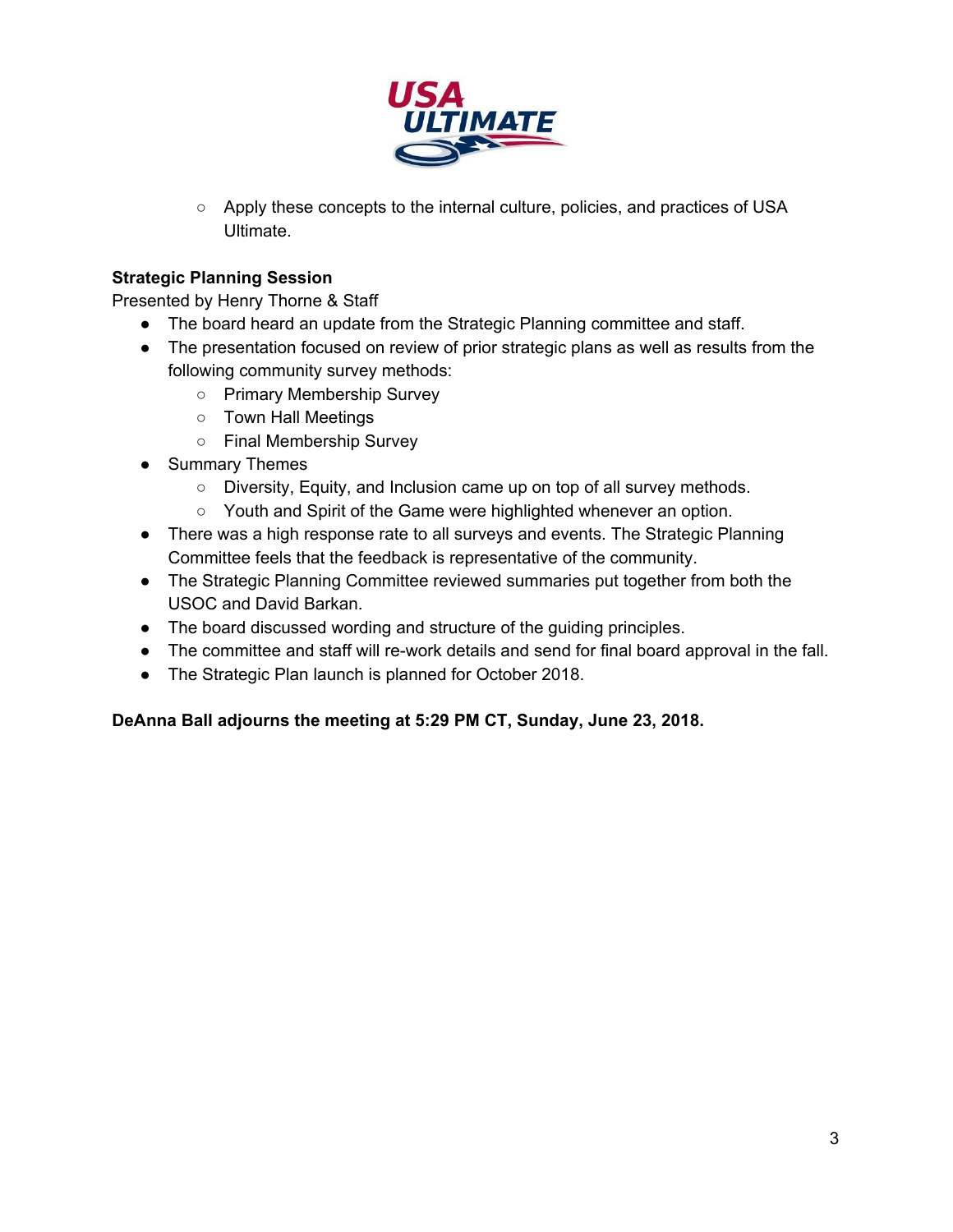

# **Appendix A - Changes to Official Rules of Ultimate**

# **Introduction**

USA Ultimate overhauled its bylaws in 2013, and in doing so the board omitted its process for revising the official rules of ultimate. While the bylaws may not be the best home for an extensive rules revision process, the SOAR committee believes that the bylaws should make it clear that: (1) USA Ultimate has the power to establish the official rules of ultimate in the United States; (2) it is SOAR's responsibility to review and prepare proposals for rule changes; and (3) the USA Ultimate Board must approve any rule changes. The SOAR Committee also recommends changing "Observers" to "Officiating" in the SOAR Committee description in order to more broadly capture the scope of the committee's work and authority.

# **Proposal**

Amend the current bylaws as follows:

1) Under Article IV – Powers, insert at #10 "Establish and define the official rules of ultimate in the United States."

2) Under Article VII – Committees, paragraph e),

a) change the word "observers" to "officiating"

b) add #3 "Prepare and review proposals for changes to the rules of ultimate and make recommendations to the Board of Directors."

# **Rationale for Proposal**

1) It is common for the bylaws of a national governing body of sport to establish itself as the authority for the official rules. Previous versions of the bylaws did this, and the re-addition of this power would fix this omission from the current bylaws.

2a) The "Spirit, Observers, and Rules Committee" was initially intended to include the word "officiating" rather than "observers", in order to more broadly capture the scope of the committee's work and authority. Observers are just one mechanism for officiating in ultimate, with self- officiating being the other more predominant form. The committee's role should more clearly encompass officiating in general.

2b) Adding the rules change process to the SOAR Committees specific duties makes it clear that this is how the Board exercises its power with respect to overseeing and changing the rules.

# **Financial Implications**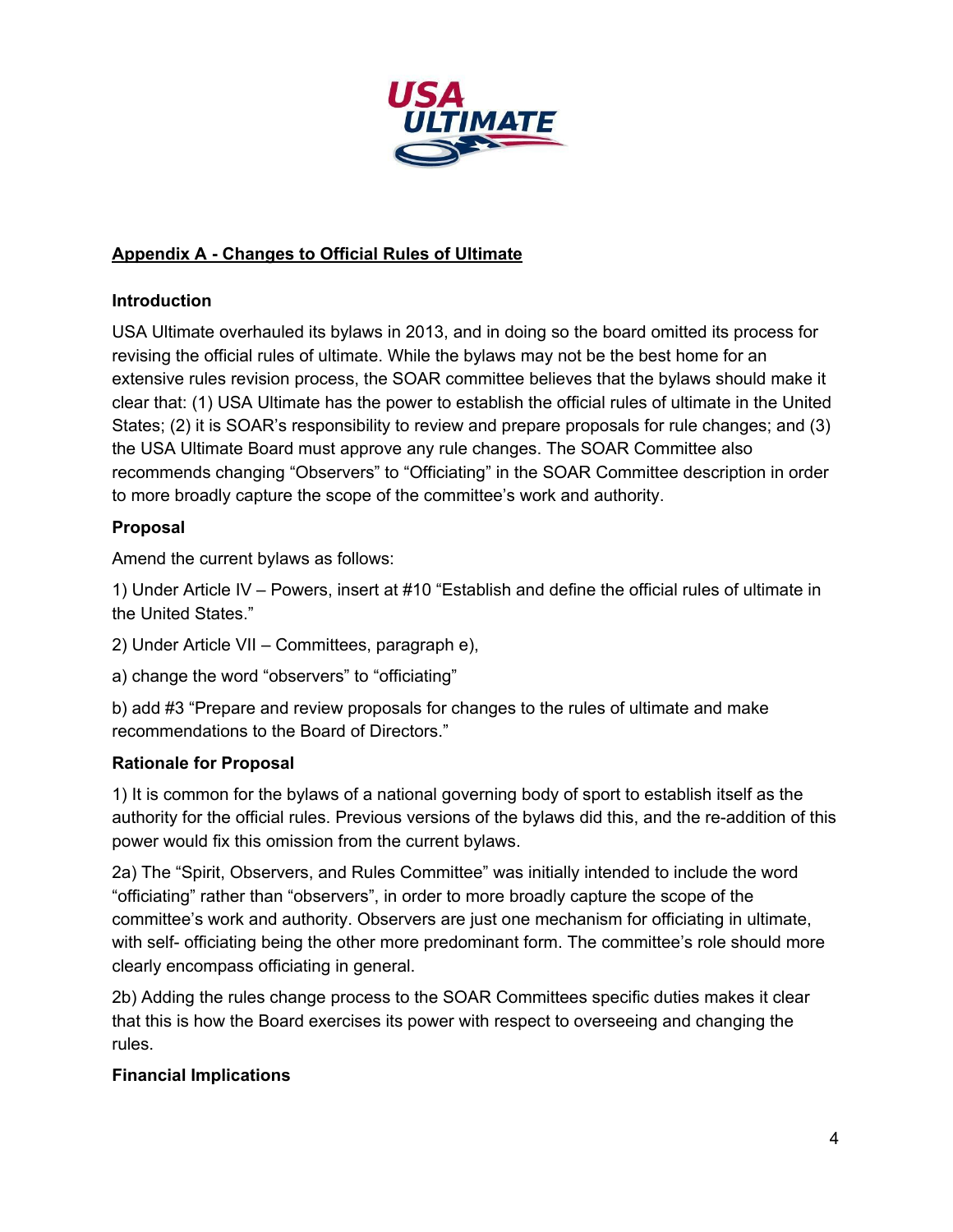

None

#### **Conclusion**

We believe these bylaws changes are critical to continuing to responsibly and clearly govern the sport of ultimate in the United States, including defining how it should be played and officiated. Pros and cons and background information are included in the appendix to this proposal.

# **Appendix B - Rules Policy Document Proposal**

#### **Introduction**

USA Ultimate overhauled its bylaws in 2013, and in doing so the board omitted its process for revising the official rules of ultimate. This proposed policy, in conjunction with proposal 2018.01 to amend the bylaws, would serve to fill the gap, by instituting a new Rules Policy.

# **Proposal**

See Appendix 1 for Rules Policy language.

#### **Rationale for Proposal**

1) This policy fills a critical gap left in USA Ultimate's policies related to the process for overseeing and revising the Official Rules of Ultimate, for which this organization is responsible.

2) The new policy incorporates a number of important philosophical and procedural changes to the previous rules revision policy, including but not limited to:

a) Establishes guiding principles for overseeing and revising rules and related materials

governing how the game is played b) Regular 2-year cycle for rules review and revisions c) Role of SOAR Committee and integration of working groups into process d) Requirement for consideration of community and international federation feedback e) Description of mechanisms for experimentation and establishing rules variations

# **Pros/Cons**

Pros

- Fills a void left by removing the rules change language from the pre-2014 bylaws, but

without adding too much detail into the bylaws - Establishes clear oversight of the rules, including officiating and Spirit of the Game, by

USA Ultimate - Recognizes self-officiating as part of the SOAR structure

Cons

- Requires more human resources, both staff and volunteer, to implement a more proactive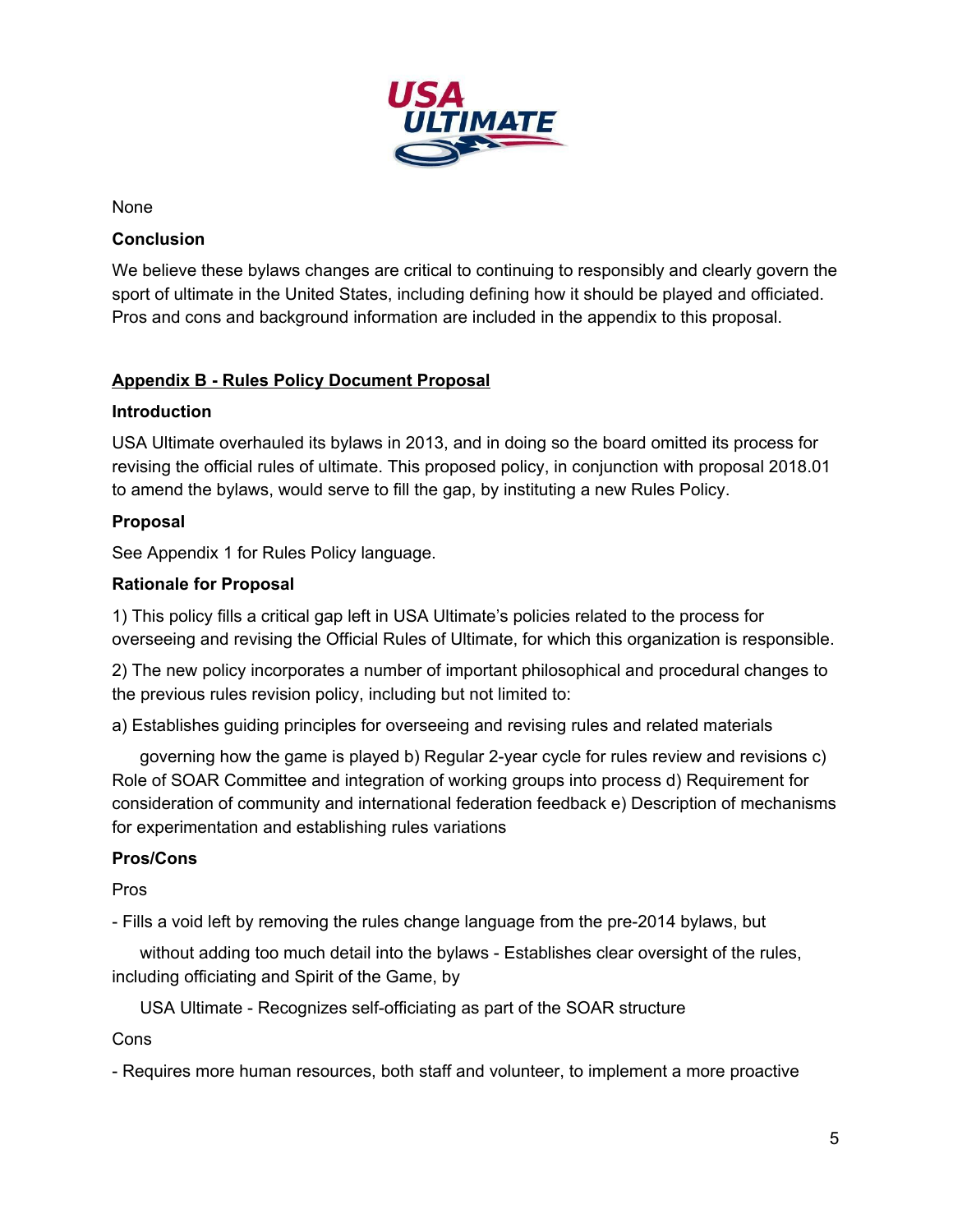

and consistent approach to overseeing and evolving the rules of the sport.

#### **Financial Implications**

- Staff and volunteer time.

- Staff liaisons for SOAR Committee - Volunteer SOAR directors and working group members - Resources associated with publishing new sets of rules every two years, dependent on

the format (e.g. printed, online, app).

#### **Conclusion**

We believe this new Rules Policy is critical to continuing to responsibly and clearly govern the sport of ultimate in the United States, including defining how it should be played and officiated. Proposal language is included in the appendix to this proposal.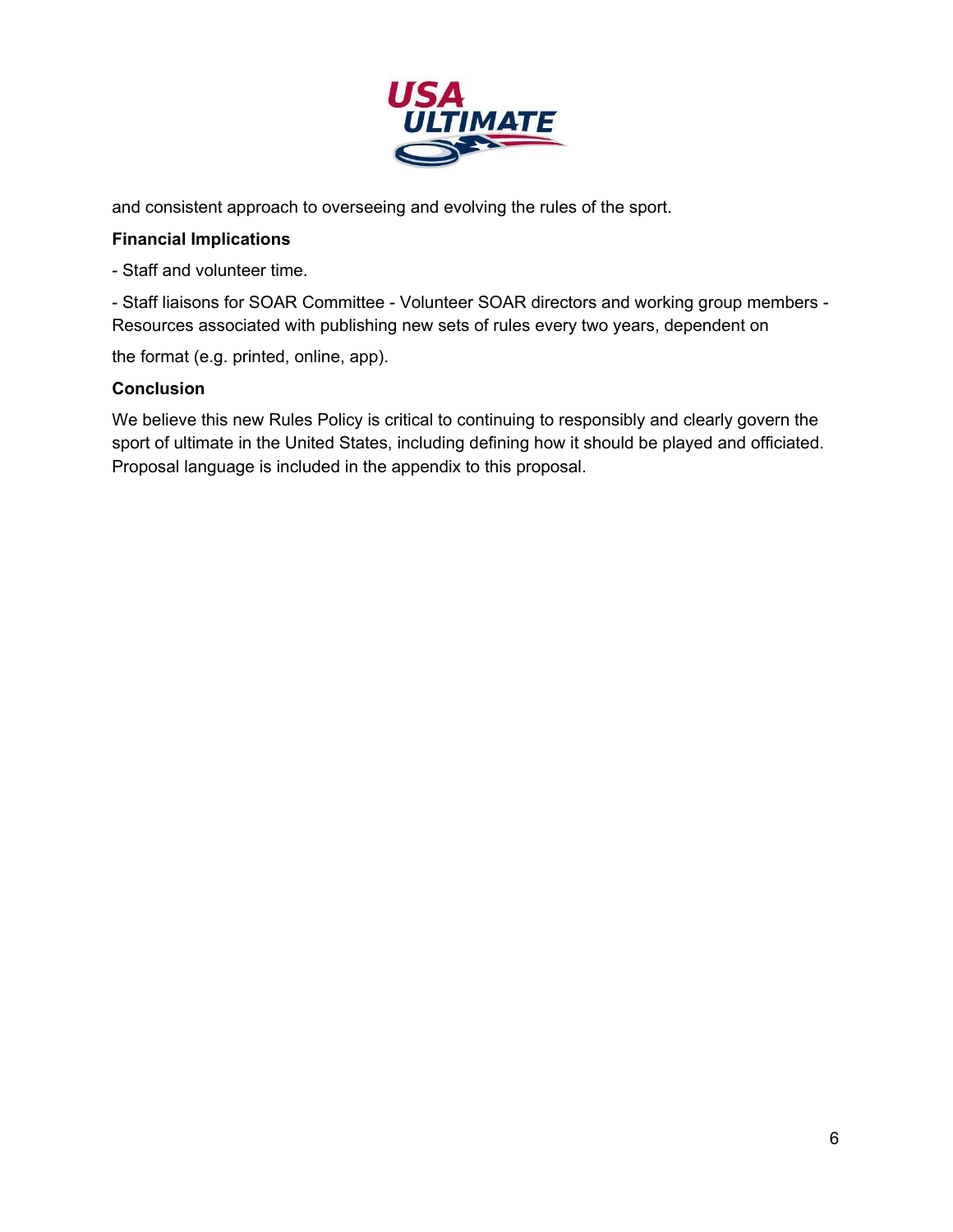

## Proposal Appendix

## **Rules Policy**

This policy outlines the guiding philosophy and the process by which the Official Rules of Ultimate will be maintained and revised over time.

# A. Guiding Philosophy

a. The guiding philosophy for how the sport of ultimate is played is called "Spirit of the Game" (SOTG). This philosophy must be defined in the official rules and its principles integrated into not only the rules themselves but into all materials governing the game. While the exact language defining SOTG may be revised over time, certain key principles should remain that focus on both developing and highlighting the character of players. Such principles include personal responsibility and respect for others and for the rules of the game.

b. In order to preserve key character-focused principles, player-officiating will be

maintained as a mechanism in the rules that both requires and highlights SOTG. While third party officiating may have a role in some playing environments, its implementation should always support SOTG and player-officiating, even as it addresses other elements of the playing experience.

c. The rules of the sport should focus on creating a safe, fun, and fair environment

at all levels.

d. Adaptations of the rules should be developed and maintained as needed to

address different variations of the sport, levels of play, and formats for play. It is important that variations to the core principles and rules of play are minimized, in order to create a clear and consistent general understanding of the sport. Variations should only be created and implemented to address important developmental, safety, or format-related issues.

e. Regular feedback from key constituents, including players, coaches, organizers, and other members of the community is key to ensuring that the rules of the game are clearly understood and are responsive to new ideas for improving the game.

- B. Rules Revision Process
- a. As outlined in the USA Ultimate Bylaws, the Board of Directors is responsible for

approving any changes to the Official Rules of Ultimate.

b. The Board's Spirit, Officiating, and Rules Committee is responsible for

recommending rules changes to the Board and for overseeing all aspects of rules creation, education, and implementation. Its constituent sub-working groups, the Spirit, Observer, and Rules working groups are the primary contributors to this work, and are required to interact with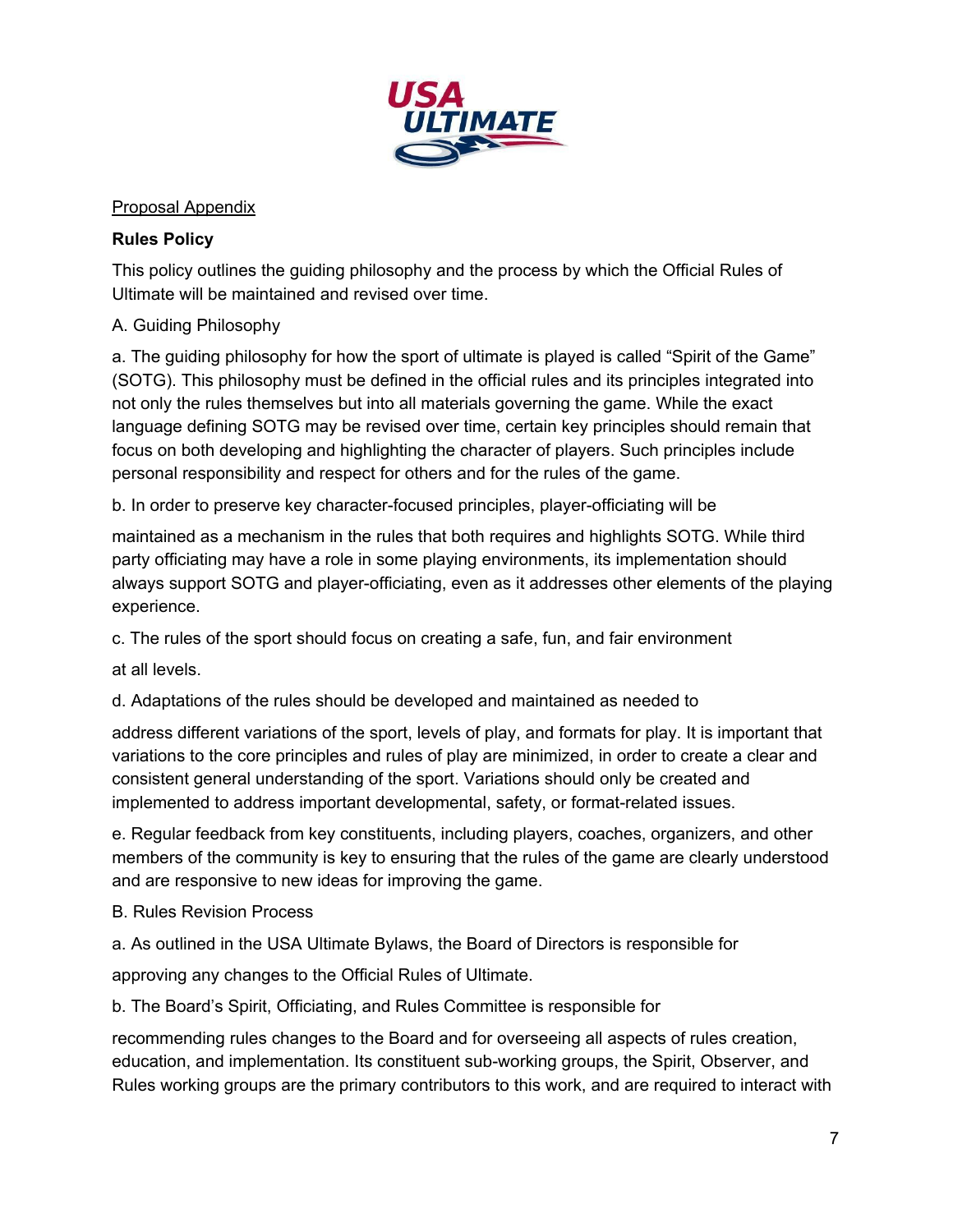

one another in order to integrate their key areas of focus into decisions about how the sport is played.

c. The Official Rules of Ultimate shall be reviewed and revised on a two-year cycle.

Editions of the rules will be named for the two year period for which they are to apply to official competition (e.g. "2019-2020 Official Rules of Ultimate"). The new rule set will take effect in January.

d. Rule change recommendations will be presented by the SOAR Committee to the

Board of Directors. Any edits suggested by the Board to the recommended changes must be sent back to the SOAR Committee for review to ensure internal consistency within the rules. Rule changes approved by the Board will be incorporated by the SOAR Committee into the next edition of the Official Rules of Ultimate.

e. All rules changes must be presented to the community for feedback prior to being

recommended to the Board of Directors. The feedback period must be at least 4 weeks long. Feedback must be considered by SOAR prior to recommending rule changes. A feedback report must be made available to the Board of Directors along with the any recommendation.

f. The current Official Rules of Ultimate will be utilized for USA Ultimate sanctioned

competition, unless otherwise approved by SOAR.

g. Rules experimentation and testing may take place as approved or directed by

SOAR, coordinated by USA Ultimate staff and local partners. Feedback gathered from rules testing will be reviewed and considered by SOAR. Major rules changes should be tested at experimental events prior to being recommended. Minor rules changes or language clarifications may or may not be tested, but must still be presented to the community for feedback.

h. SOAR will consider consistency with the World Flying Disc Federation (WFDF)

Official Rules of Ultimate for international play when assessing rules change recommendations.

i. Notwithstanding anything to the contrary, the USA Ultimate Board reserves the right to make immediate changes to the rules to the extent it deems necessary for the mission of the organization.

C. Rules Education

a. SOAR is responsible for ensuring the development and distribution of

educational materials and procedures related to SOTG, officiating, and rules.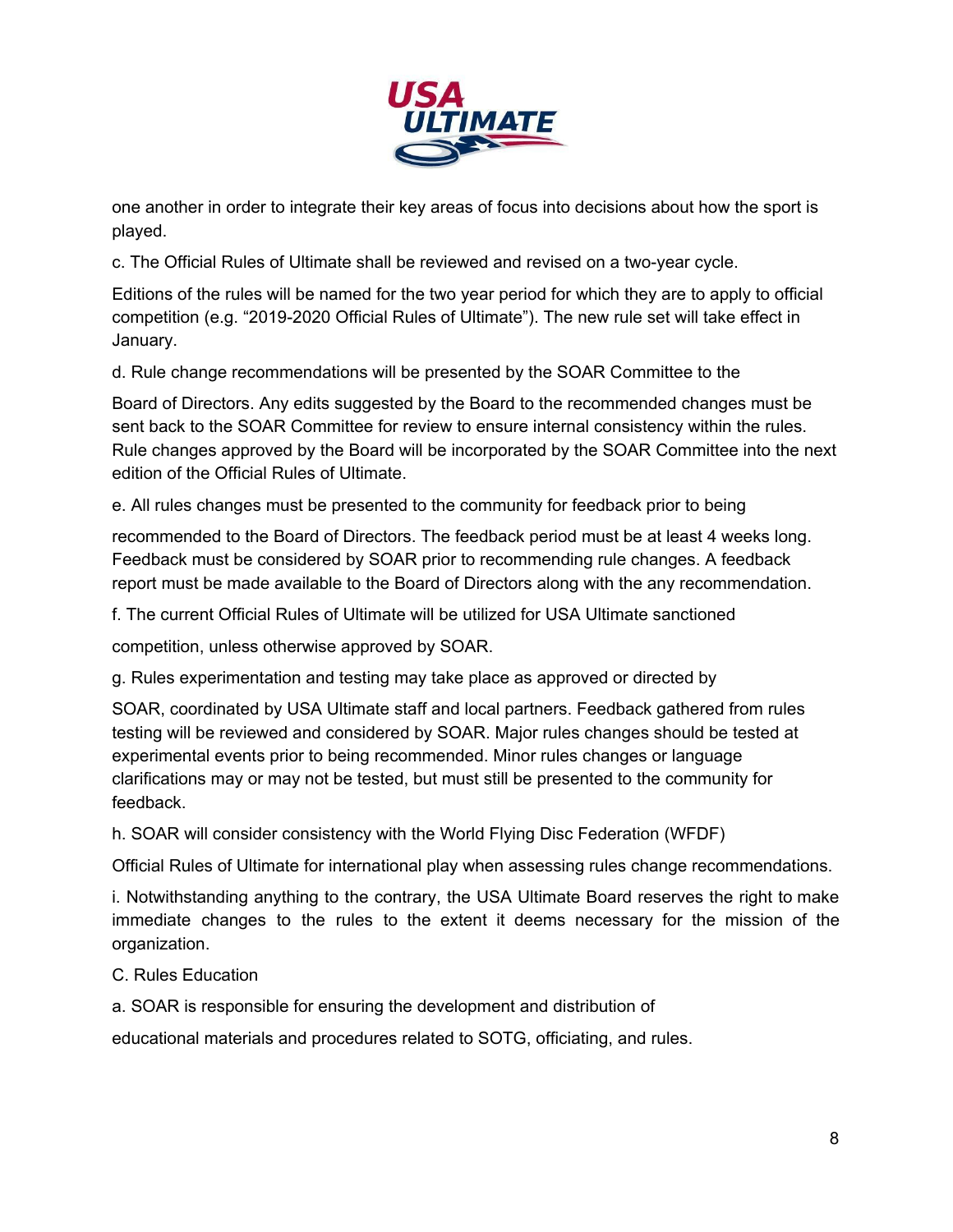

# **APPENDIX**

## **Pros/Cons**

Pros

- Fills a void left by removing the rules change language from the pre-2014 bylaws, but

without adding too much detail into the bylaws - Establishes clear oversight of the rules, including officiating and Spirit of the Game, by

USA Ultimate - Recognizes self-officiating as part of the SOAR structure

Cons

- Language is relatively simple, leaving definition of the process for rules changes to a

separate policy - Replacing "observers" with "officiating" does not reflect the current structure of the SOAR

Committee, which has spirit, observer, and rules sub-working groups

# **Additional Background**

Prior to 2014, the USA Ultimate/UPA bylaws defined the process by which the official rules of the sport could be changed. When the USAU bylaws were re-written in 2013 and adopted in 2014 in order to comply with US Olympic Committee best practices, the entire section regarding how the rules of the sport were to be changed was removed. However, no formal mechanism was ever re- approved to oversee this process. The current bylaws make limited mention of the organization's oversight of the rules.

For reference, here is the pre-2014 section of the bylaws which described rules revisions.

*ARTICLE VIII - THE RULES OF ULTIMATE*

*1. Official Rules. The Official Rules of Ultimate shall be those rules published and sanctioned by the Corporation, and designated by the Corporation as being the "Official Rules of Ultimate" or the "Official Rules." The Corporation may from time to time publish and sanction subsequent editions of the Official Rules of Ultimate. Each subsequent edition together with all changes, amendments, deletions or clarifications shall supersede all previous editions together with all changes, amendments, deletions or clarifications of the Official Rules.*

*2. Changing the Rules. The Official Rules may be changed, amended, deleted or clarified as set forth in this section. The Board of Directors may change, amend, delete or clarify any rule or rules by a two-thirds (2/3) vote of the full Board whether present and voting or not. The membership may change, amend, delete or clarify any rule or rules by referenda. A simple majority with no less than 600 members voting in favor of such change, amendment, deletion or clarification shall be necessary to approve the change, amendment, deletion or clarification. A petition signed by not less than seventy-five (75) members in good standing shall be submitted*